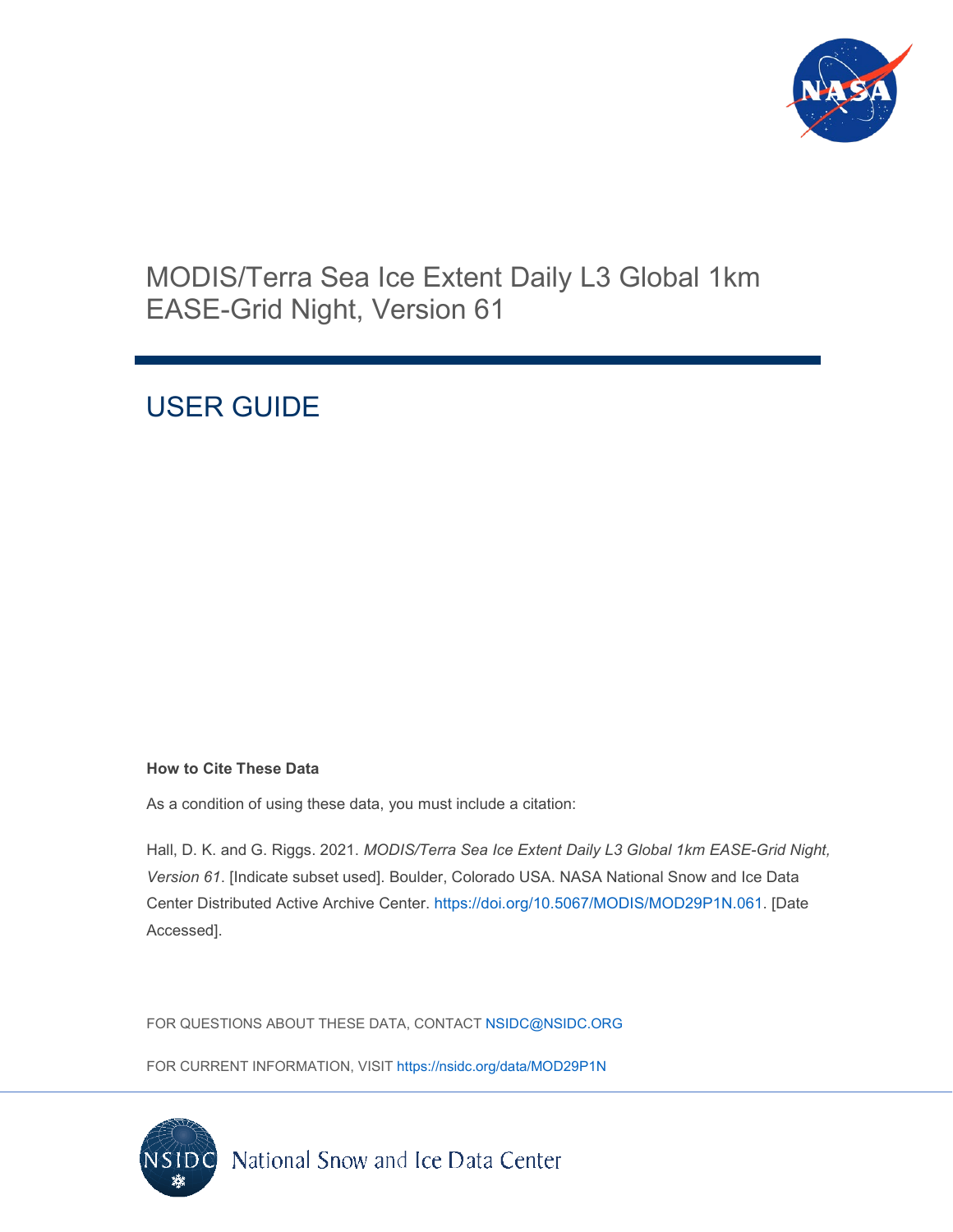# **TABLE OF CONTENTS**

| $\mathbf{1}$   |     |                         |  |  |  |
|----------------|-----|-------------------------|--|--|--|
| 1.1            |     |                         |  |  |  |
|                | 1.2 |                         |  |  |  |
|                | 1.3 |                         |  |  |  |
|                |     | 1.3.1                   |  |  |  |
|                |     | 1.3.2                   |  |  |  |
|                |     | 1.3.3                   |  |  |  |
|                |     | 1.3.4                   |  |  |  |
|                |     |                         |  |  |  |
|                |     | 1.4.1                   |  |  |  |
|                |     | 1.4.2                   |  |  |  |
|                |     | 1.4.3                   |  |  |  |
|                |     | 1.4.4                   |  |  |  |
|                |     | 1.4.5                   |  |  |  |
|                |     |                         |  |  |  |
|                |     | 1.5.1                   |  |  |  |
|                |     | 1.5.2                   |  |  |  |
| 2              |     |                         |  |  |  |
|                |     | 2.1.1                   |  |  |  |
|                |     | 2.1.2                   |  |  |  |
|                |     | 2.1.3                   |  |  |  |
|                | 2.2 |                         |  |  |  |
|                | 2.3 |                         |  |  |  |
|                | 2.4 |                         |  |  |  |
|                |     | 2.4.1                   |  |  |  |
|                |     | 2.4.2                   |  |  |  |
| 3              |     |                         |  |  |  |
| $\overline{4}$ |     | RELATED WEBSITES<br>10. |  |  |  |
| 5              |     |                         |  |  |  |
| 6              |     |                         |  |  |  |
| 7              |     |                         |  |  |  |
|                | 7.1 |                         |  |  |  |
|                | 7.2 |                         |  |  |  |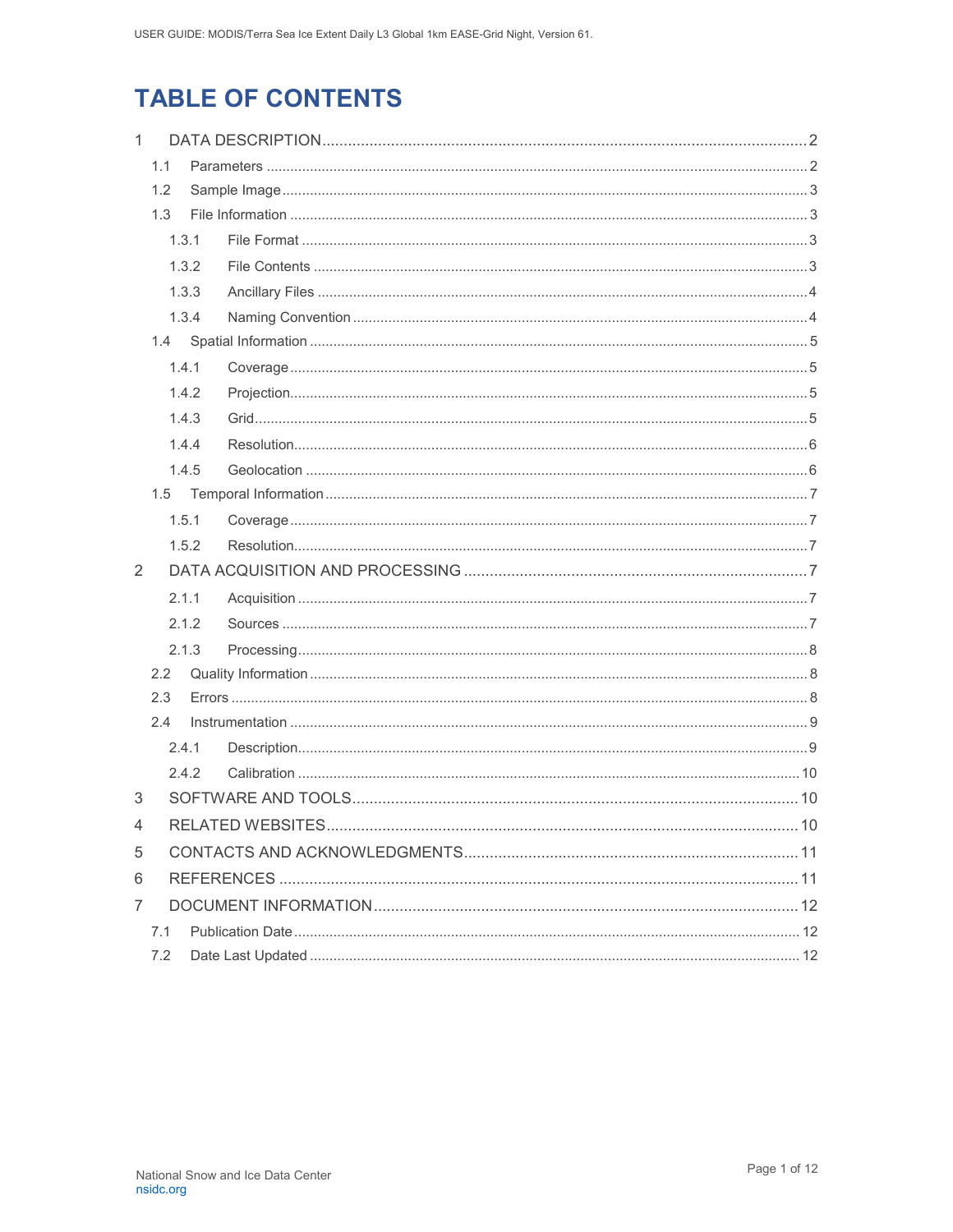# <span id="page-2-0"></span>1 DATA DESCRIPTION

This data set provides nighttime ice surface temperature (IST) mapped into 10° by 10° tiles at a resolution of 1 km for Northern and Southern Hemispheres grids. The Scientific Data Sets (SDS) included in this product are listed in Table 1.

The terms "Version 61" and "Collection 6.1" are used interchangeably in reference to this release of MODIS data.

### <span id="page-2-1"></span>1.1 Parameters

| <b>Parameter</b>                       | <b>Description</b>                                                                                                                                                                                                                                                                        | <b>Values</b>                                                                                                                                                                                        |
|----------------------------------------|-------------------------------------------------------------------------------------------------------------------------------------------------------------------------------------------------------------------------------------------------------------------------------------------|------------------------------------------------------------------------------------------------------------------------------------------------------------------------------------------------------|
| Ice_Surface_Temperature                | IST is stored as calibrated<br>data (scaled integers). Use the<br>equation below to convert to K:<br>$IST = scale_factor *$<br>(calibrated_data-add_offset)<br>where $scale_factor = 0.01$<br>and $add\_offset = 0.0$ . <sup>1</sup><br>The valid range for ISTs is 210<br>K to 313.20 K. | 0.0: missing<br>1.0: no decision<br>11.0: night<br>$25.0:$ land<br>37.0: inland water<br>39.0: open ocean<br>50.0: cloud<br>243-273: expected range of<br>IST calibrated data values<br>655.35: fill |
| Ice_Surface_Temperature<br>_Spatial_QA | QA data corresponding to the<br>observation selected as the<br>IST observation of the night.<br><sup>1</sup> Values for scale_factor and add_of fset are also stored as Local Attributes with the IST SDSs                                                                                | 0: good quality<br>1: other quality<br>253: land mask<br>254: ocean mask<br>$255:$ fill                                                                                                              |

Table 1. SDS Details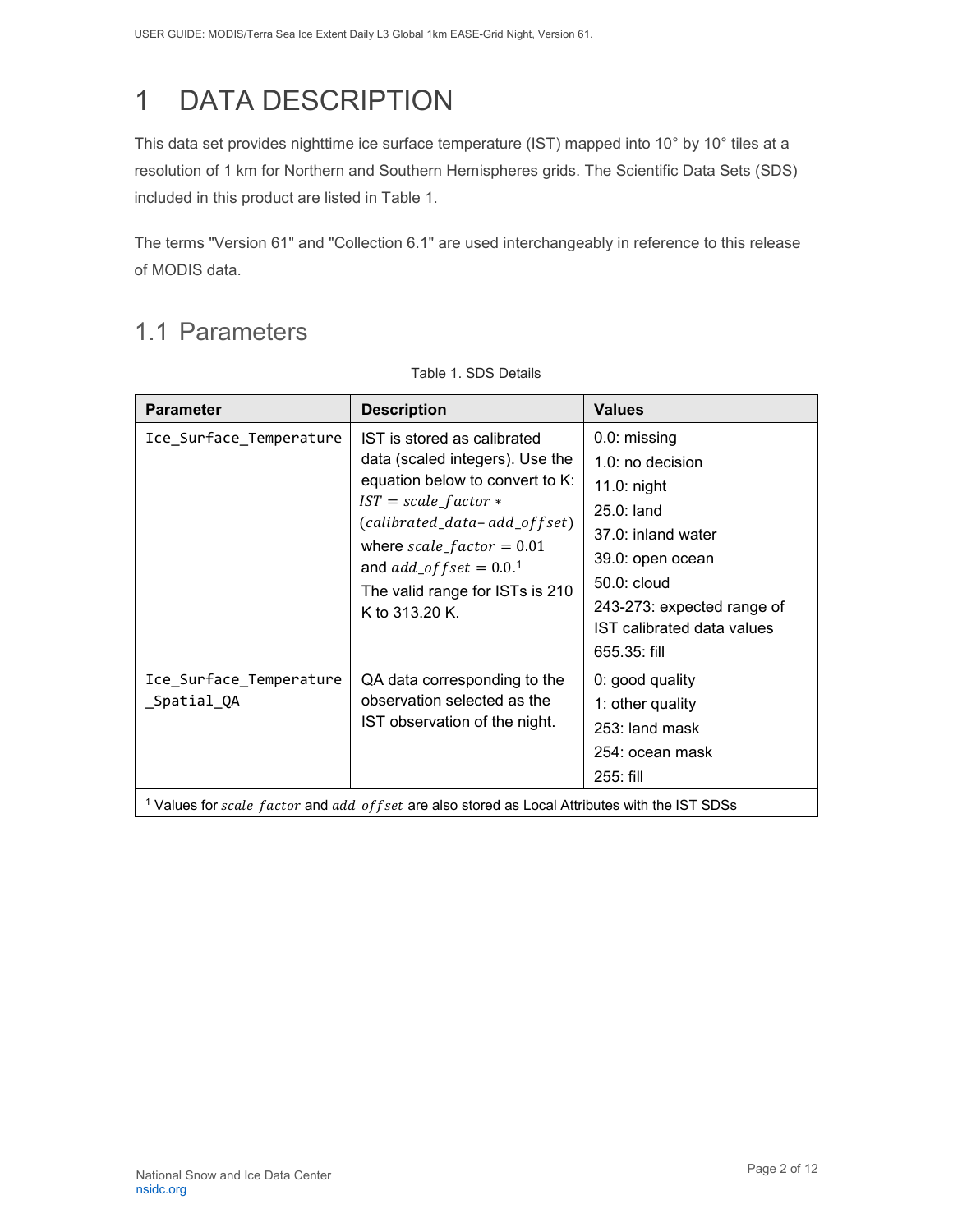## <span id="page-3-0"></span>1.2 Sample Image



Figure 1. This figure shows 1 km IST for the Chukchi Sea, acquired on 23 Feb 2015, from MOD29P1D tile h08v07. This sample image shows daytime IST but provides a representative sample of the nighttime IST from MOD29P1N.

### <span id="page-3-1"></span>1.3 File Information

#### <span id="page-3-2"></span>1.3.1 File Format

Data are provided in HDF-EOS2 format and are stored as 8-bit unsigned integers. For software and more information, visit the [HDF-EOS](https://portal.hdfgroup.org/display/support) website.

#### <span id="page-3-3"></span>1.3.2 File Contents

As shown in Figure 2, each data file includes one data fields (Ice\_Surface\_Temperature), one data quality fields (Ice\_Surface\_Temperature\_Spatial\_QA), and three metadata fields (ArchiveMetadata.0, CoreMetadata.0, and StructMetadata.0).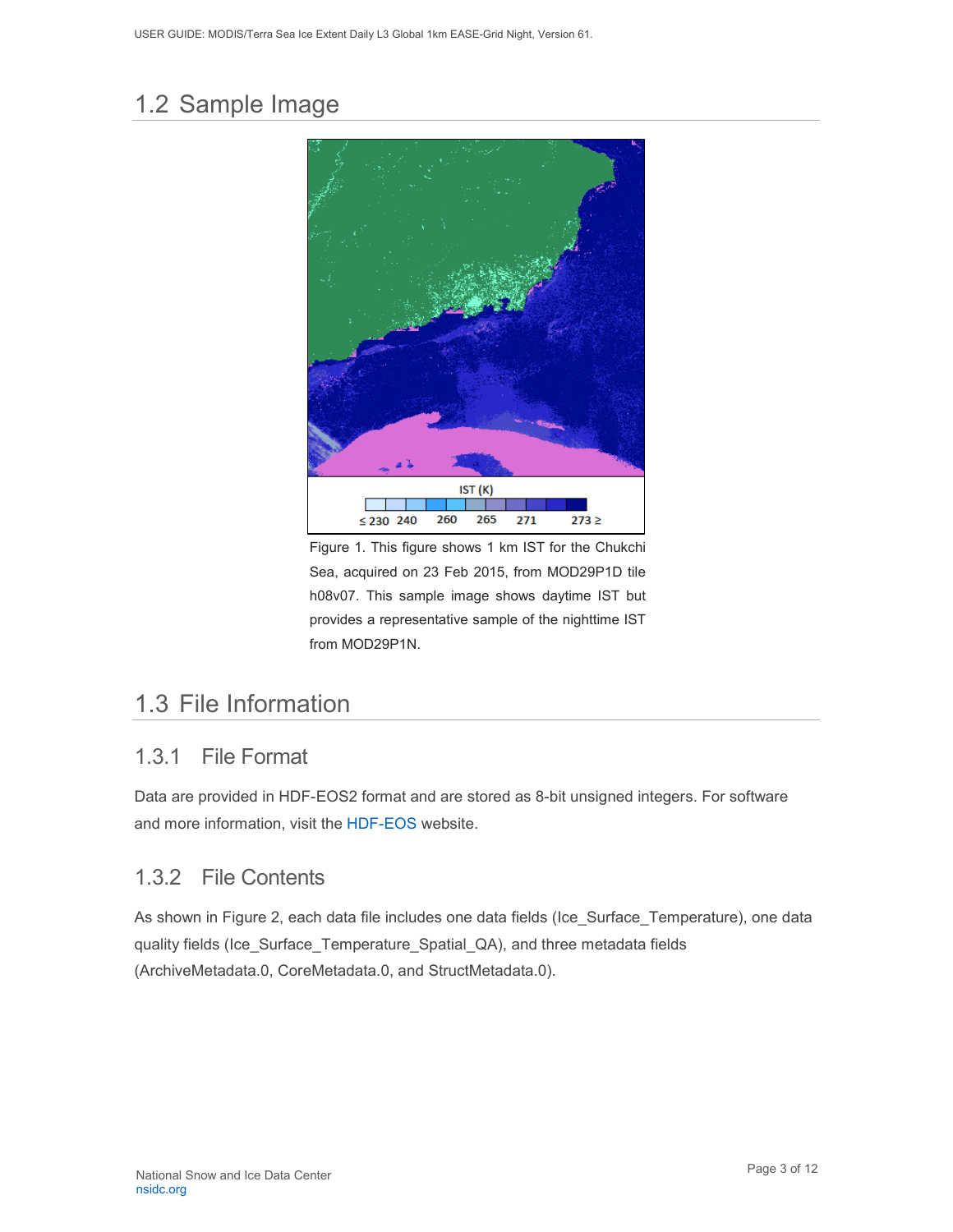

Figure 2. This figure shows the MOD29P1N fields included in each data file as displayed with Panoply software.

#### <span id="page-4-0"></span>1.3.3 Ancillary Files

A browse image file (.jpg) and metadata file (.xml) are provided with each data file.

#### <span id="page-4-1"></span>1.3.4 Naming Convention

Files are named according to the following convention and as described in Table 2.

#### **File naming convention:**

```
MOD[PID].A[YYYY][DDD].[hNN][vNN].[VVV].[yyyy][ddd][hhmmss].hdf
```

| MOD         | MODIS/Terra                                  |  |  |
|-------------|----------------------------------------------|--|--|
| PID         | Product ID                                   |  |  |
| А           | Acquisition date follows                     |  |  |
| <b>YYYY</b> | Acquisition year                             |  |  |
| DDD         | Acquisition day of year                      |  |  |
| hNN,<br>vNN | Horizontal tile number, vertical tile number |  |  |
| <b>VVV</b>  | Version (Collection) number                  |  |  |
| уууу        | Production year                              |  |  |
| ddd         | Production day of year                       |  |  |
| hhmmss      | Production hour/minute/second in GMT         |  |  |
| .hdf        | HDF-EOS formatted data file                  |  |  |

#### Table 2. File Name Variables

#### **File name example:**

MOD29P1N.A2003001.h04v06.061.2019129163537.hdf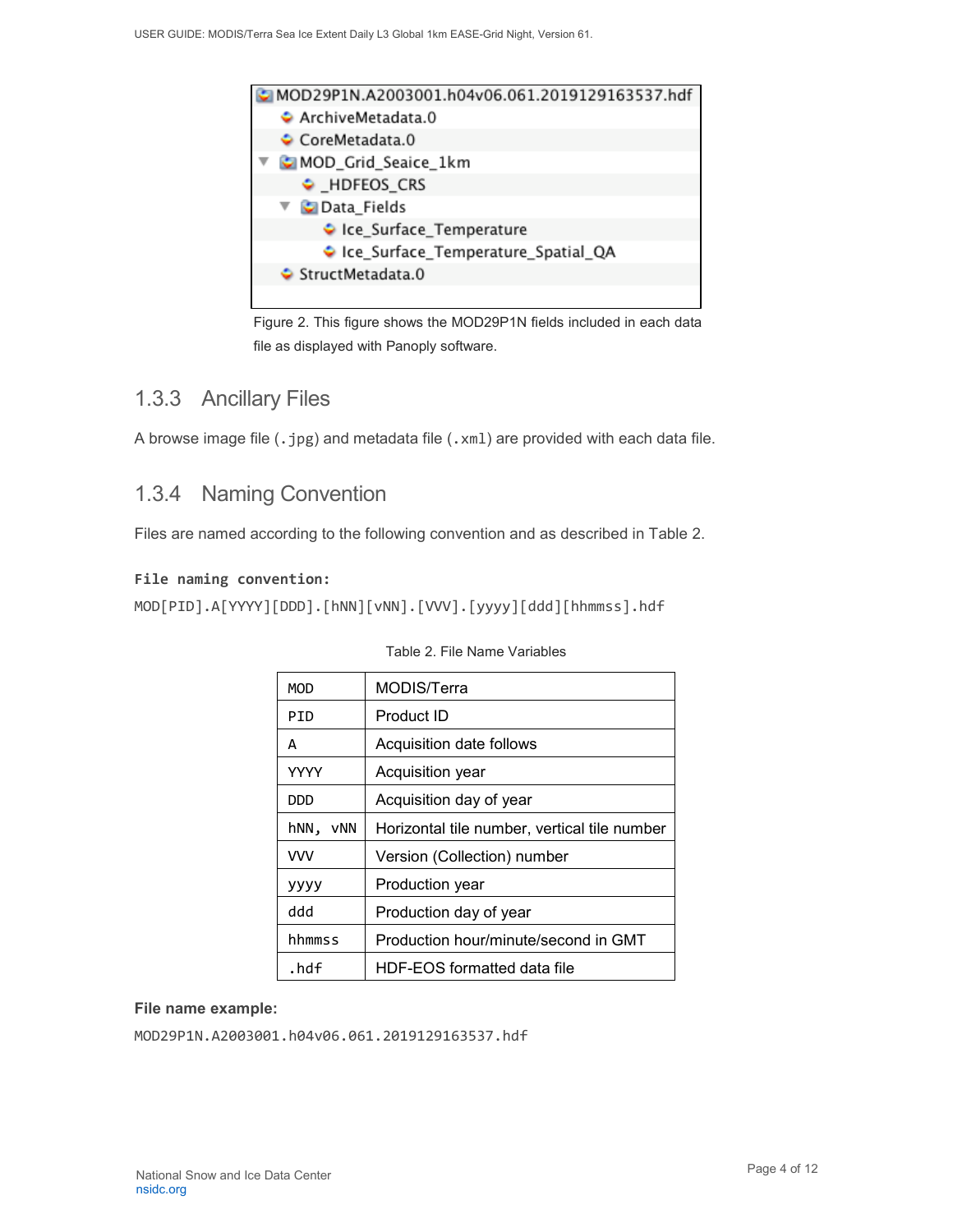**Note:** Data files contain important metadata, including global attributes that are assigned to the file and local attributes like coded integer keys that provide details about the data fields. In addition, each HDF-EOS data file has a corresponding XML metadata file (.xml), which contains some of the same internal metadata as the HDF-EOS file plus additional information regarding user support, archiving, and granulespecific post-production. Refer to the [MODIS Sea Ice Products User Guide to Collection 6.1](https://nsidc.org/sites/nsidc.org/files/technical-references/MOD29_C61_UserGuide.pdf) for additional information.

### <span id="page-5-0"></span>1.4 Spatial Information

### <span id="page-5-1"></span>1.4.1 Coverage

Coverage is global. Terra's sun-synchronous, near-polar circular orbit is timed to cross the equator from north to south (descending node) at approximately 10:30 A.M. local time. Complete global coverage occurs every one to two days (more frequently near the poles). The following sites offer tools that track and predict Terra's orbital path:

- [Daily Terra Orbit Tracks,](http://www.ssec.wisc.edu/datacenter/terra/GLOBAL.html) Space Science and Engineering Center, University of Wisconsin-Madison
- [NASA LaRC Satellite Overpass Predictor](https://cloudsway2.larc.nasa.gov/cgi-bin/predict/predict.cgi) (includes viewing zenith, solar zenith, and ground track distance to specified lat/lon)

### <span id="page-5-2"></span>1.4.2 Projection

Lambert Azimuthal equal area EASE-GRID projection.

#### <span id="page-5-3"></span>1.4.3 Grid

Data files are provided as 10° by 10° tiles of data gridded in the original EASE-Grid Lambert Azimuthal Equal Area map projection. Tiles contain 951 rows by 951 columns. The global tile grid is partitioned into separate Northern Hemisphere and Southern Hemisphere polar grids, with half of the tiles (313) in the Northern Hemisphere and half in the Southern Hemisphere. The coordinate system, designated by (horizontal, vertical) ordered pairs, starts with (h00,v00) in the upper left corner of the northern grid and proceeds rightward (horizontal) and downward (vertical) to tile (h18, v18) in the bottom right corner. The southern grid begins where the northern grid ends, with tile (h00,v20) in the upper left corner and tile (v18,h38) in the lower right corner.

See the [EASE-Grid Tile Locations and Bounding Coordinates for MODIS Sea Ice Products](https://nsidc.org/sites/nsidc.org/files/technical-references/EASE-Grid-Tile-Locations-Bounding-Coordinates-MODIS-Sea-Ice.pdf) technical reference for additional grid information. The [MODIS MODLAND Tile Calculator](http://landweb.nascom.nasa.gov/cgi-bin/developer/tilemap.cgi) can be used to convert geographic coordinates to tile/image coordinates (and vice-versa).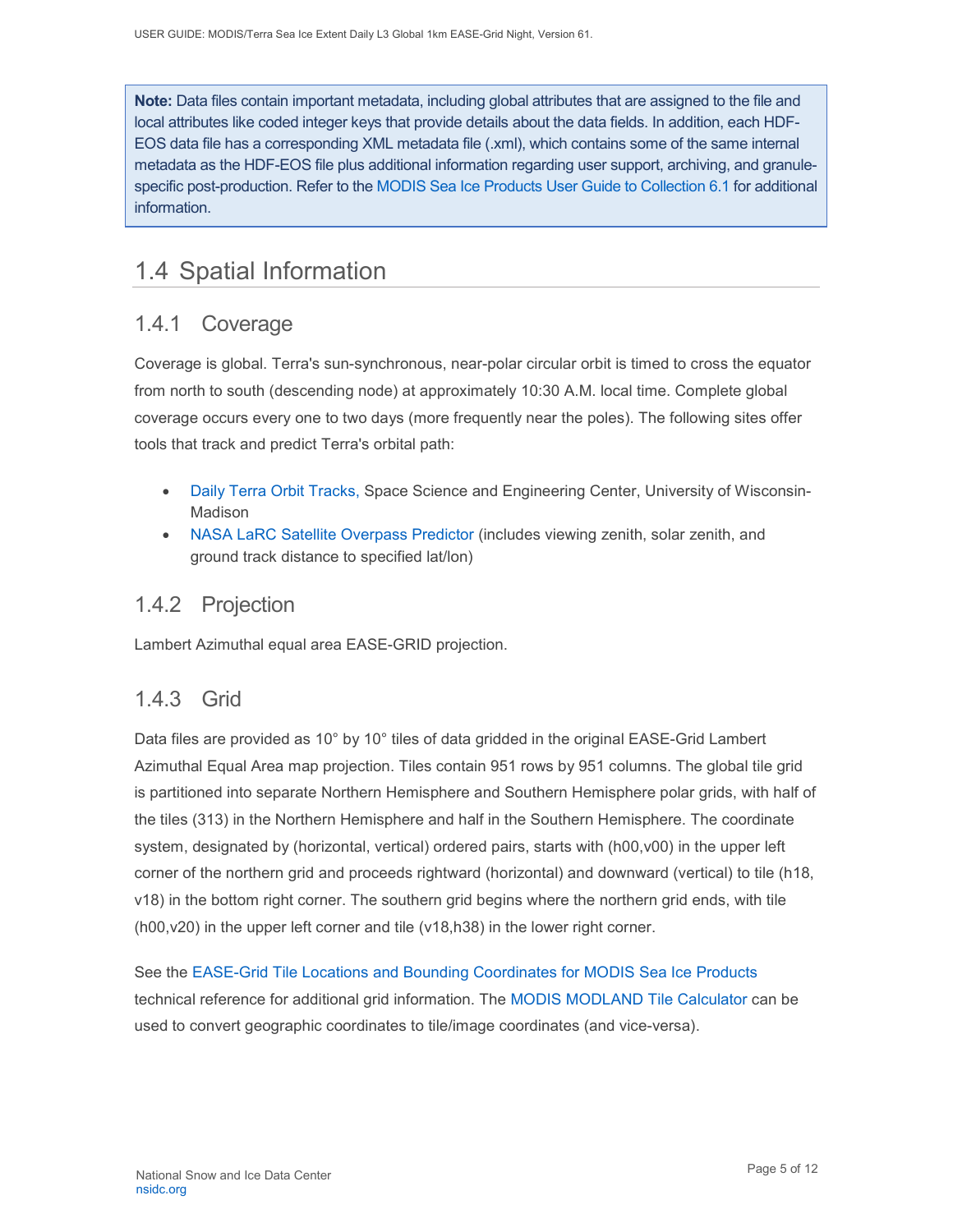### <span id="page-6-0"></span>1.4.4 Resolution

The gridded resolution is approximately 1 km.

### <span id="page-6-1"></span>1.4.5 Geolocation

Table 3 and Table 4 provide information for geolocation information for this data set.

| <b>Region</b>                               | <b>Northern Hemisphere</b>                                                                          | <b>Southern Hemisphere</b>                                                                           |
|---------------------------------------------|-----------------------------------------------------------------------------------------------------|------------------------------------------------------------------------------------------------------|
| Geographic coordinate<br>system             | N/A                                                                                                 | N/A                                                                                                  |
| <b>Projected coordinate</b><br>system       | NSIDC EASE-Grid North                                                                               | NSIDC EASE-Grid South                                                                                |
| Longitude of true origin                    | $0^{\circ}$                                                                                         | $0^{\circ}$                                                                                          |
| Latitude of true origin                     | $90^{\circ}$                                                                                        | $-90^\circ$                                                                                          |
| Scale factor at<br>longitude of true origin | N/A                                                                                                 | N/A                                                                                                  |
| <b>Datum</b>                                | N/A                                                                                                 | N/A                                                                                                  |
| <b>Ellipsoid/spheroid</b>                   | International 1924 Authalic Sphere                                                                  | International 1924 Authalic Sphere                                                                   |
| <b>Units</b>                                | Meter                                                                                               | Meter                                                                                                |
| <b>False easting</b>                        | $0^{\circ}$                                                                                         | $0^{\circ}$                                                                                          |
| <b>False northing</b>                       | $0^{\circ}$                                                                                         | $0^{\circ}$                                                                                          |
| <b>EPSG code</b>                            | 3408                                                                                                | 3409                                                                                                 |
| <b>PROJ4 string</b>                         | +proj=laea +lat_0=90 +lon_0=0<br>+ $x$ 0=0 + $y$ 0=0 +a=6371228<br>$+b=6371228 + units=m + no$ defs | +proj=laea +lat_0=-90 +lon_0=0<br>+ $x$ 0=0 + $y$ 0=0 +a=6371228<br>$+b=6371228 + units=m + no$ defs |
| <b>Reference</b>                            | http://epsg.io/3408                                                                                 | http://epsg.io/3409                                                                                  |

|  |  | Table 3. Projection Details |
|--|--|-----------------------------|
|  |  |                             |

Table 4. Grid Details

| <b>Region</b>                          | <b>Northern Hemisphere</b>              | <b>Southern Hemisphere</b>              |
|----------------------------------------|-----------------------------------------|-----------------------------------------|
| Grid cell size (x, y pixel dimensions) | 1 km                                    | 1 km                                    |
| <b>Number of rows</b>                  | 951                                     | 951                                     |
| <b>Number of columns</b>               | 951                                     | 951                                     |
| Nominal gridded resolution             | 1 km                                    | 1 km                                    |
| <b>Grid rotation</b>                   | N/A                                     | N/A                                     |
| Geolocated upper left point (m)        | $-9058902.1845(x)$ ,<br>9058902.1845(y) | $-9058902.1845(x)$ ,<br>9058902.1845(y) |
| Geolocated lower right point (m)       | 9058902.1845(x),<br>$-9058902.1845(y)$  | 9058902.1845(x),<br>$-9058902.1845(y)$  |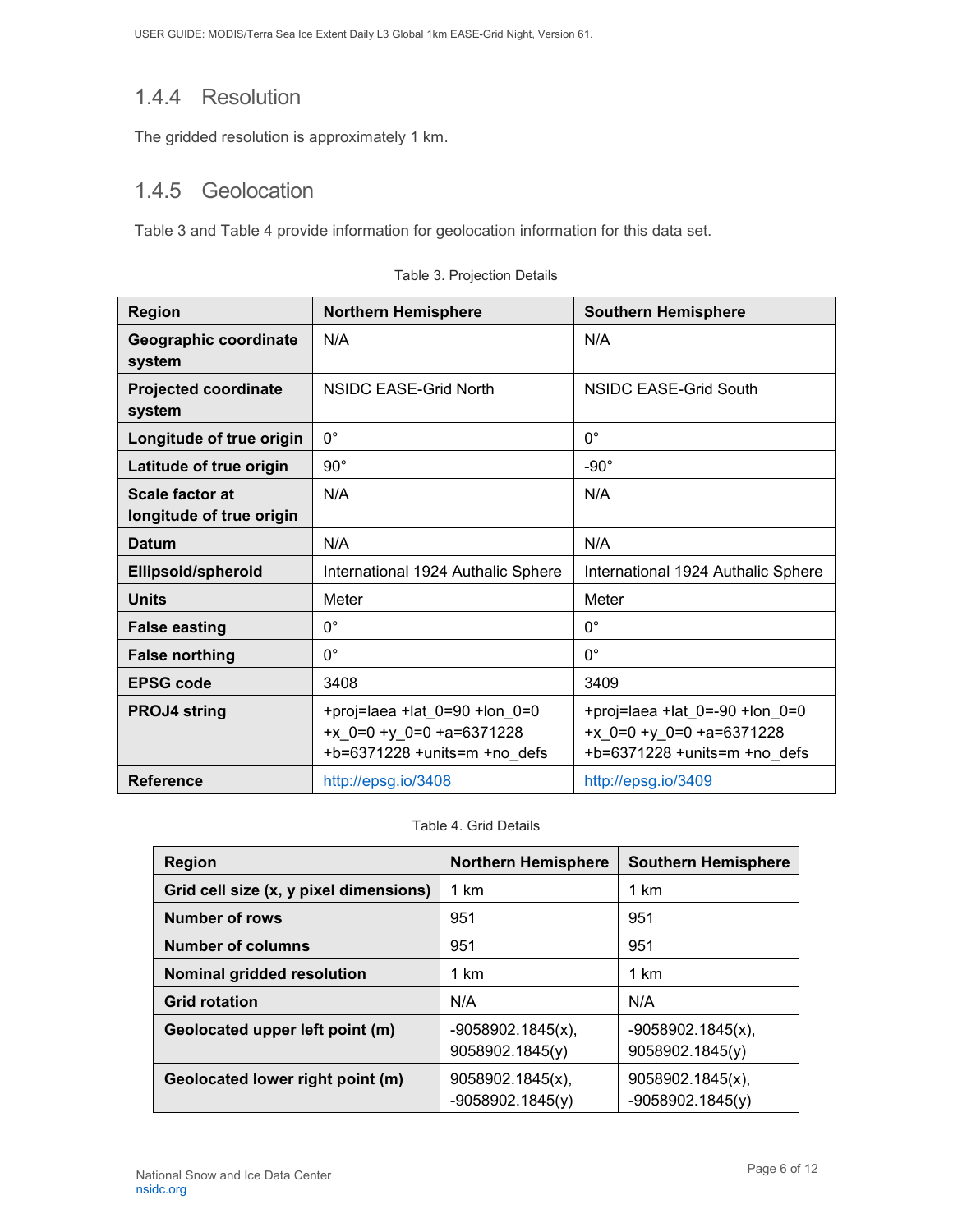# <span id="page-7-0"></span>1.5 Temporal Information

### <span id="page-7-1"></span>1.5.1 Coverage

The temporal coverage of this data set extends from 24 February 2000 to the present. During the Terra mission a number of anomalies have resulted in minor data outages. If you cannot locate data for a particular date or time, check the [MODIS/Terra Data Outages](http://modaps.nascom.nasa.gov/services/production/outages_terra.html) web page.

#### <span id="page-7-2"></span>1.5.2 Resolution

Daily

# <span id="page-7-3"></span>2 DATA ACQUISITION AND PROCESSING

#### <span id="page-7-4"></span>2.1.1 Acquisition

MODIS scans the entire globe every one to two days. As such, most locations on Earth are imaged at least once per day and more frequently where swaths overlap, such as near the poles. Terra's sun-synchronous, near-circular polar orbit is timed to cross the equator from north to south (descending node) at approximately 10:30 A.M. local time.

#### **Ongoing changes in the Terra orbit**

The Terra flight operations team conducted [Terra's last inclination adjust maneuver](https://terra.nasa.gov/about/terra-orbital-drift) to maintain Terra's orbit in February 2020. The inclination adjust maneuvers were used to control the platform's 10:30 AM mean local time (MLT) equator crossing. [Terra will continue to drift](https://modis.gsfc.nasa.gov/news/individual.php?news_id=100378) and is expected to reach a 10:15 AM MLT in October 2022. At that time, the flight operations team will have Terra exit the Earth Sciences Constellation and lower Terra to an altitude of 694 km by performing two retrograde maneuvers. MLT will continue to drift after these maneuvers, reaching 9:00 AM around December 2025. Terra MODIS will [remain operational](https://landweb.modaps.eosdis.nasa.gov/cgi-bin/QA_WWW/displayCase.cgi?esdt=MOD&caseNum=PM_MOD_21264&caseLocation=cases_data&type=C6&_ga=2.237971648.1728476934.1634939670-1813231108.1634939670) and generate the full suite of products until the end of the mission in December 2025.

Earlier crossing times for a morning platform like Terra mean lower solar elevations leading to more prevalent shadows. This decrease in orbit altitude alters the spatial coverage of the sensor including possible gaps in spatial sampling, decreased spatial coverage, and higher spatial resolution. Products are mostly expected to be science quality except for reduced grid size (from lower altitude) and without a strict 16-day repeat of observations (from drift and changing orbit).

Details on the impact of the Constellation Exit on the quality of the product are being compiled and [will be](https://landweb.modaps.eosdis.nasa.gov/cgi-bin/QS/new/index.cgi)  [posted when available.](https://landweb.modaps.eosdis.nasa.gov/cgi-bin/QS/new/index.cgi)

### <span id="page-7-5"></span>2.1.2 Sources

This level-3 data set is generated from the *MODIS/Terra Sea Ice Extent Daily L2G Global 1km EASE-Grid Night* (MOD29PGN) product (which is an intermediate product, neither retained nor distributed by NSIDC). MOD29PGN is generated by mapping all MOD29 swaths, acquired in night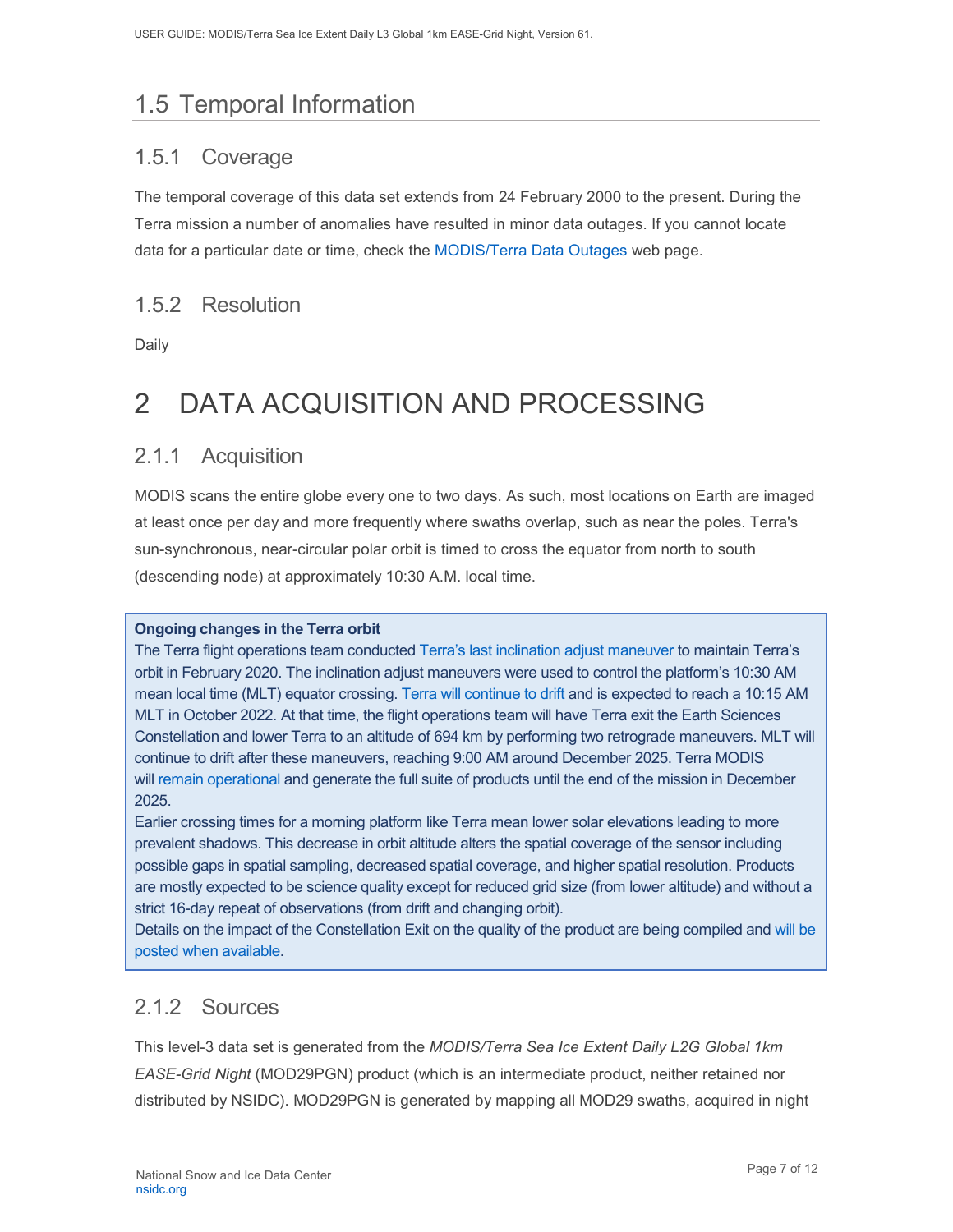mode, for a calendar day, to grid cells of the Lambert Azimuthal Equal-Area (polar grid) projection, EASE-Grid. Grids are generated for both the Northern and Southern Hemispheres, with each grid containing 313 tiles, consisting of approximately 10 x 10 degrees of coverage. Table 5 lists the MODIS C6.1 products that are used as inputs to the MODIS daily sea ice algorithm.

| <b>Product ID</b> | <b>Long Name</b>                                                                 | Data Used                                                                |
|-------------------|----------------------------------------------------------------------------------|--------------------------------------------------------------------------|
| MOD29PGN          | MODIS/Terra Sea Ice Extent Daily L2G<br>Global 1km EASE-Grid Night               | IST and QA                                                               |
| <b>MODPTPGN</b>   | <b>MODIS/Terra Observation Pointers</b><br>Daily L2G Global 1km Polar Grid Night | Number of observations and<br>coverage observation swath<br>and location |

|  |  |  |  |  | Table 5. Inputs to the MODIS snow algorithm |
|--|--|--|--|--|---------------------------------------------|
|--|--|--|--|--|---------------------------------------------|

#### <span id="page-8-0"></span>2.1.3 Processing

The MOD29PGN product contains multiple MOD29 swath observations mapped into each grid cell. The daily IST algorithm uses a scoring process to select the 'best' observation of the day from each MOD29PGN grid cell based on observations acquired nearest nadir and with the largest amount of coverage in the grid cell. The scoring process weights the 'best' observation criteria as follows:

```
score = (0.5 * solar elevation) + (0.3 * observation coverage) + (0.2 * distance from nadir)
```
These data are read from the Level 2 sea ice (MOD29PGN) and pointer (MODPTPGN) products. All input observations are scored and the one with the highest score is selected as the observation of the night.

For a detailed description of the MODIS sea ice detection algorithm, see the Algorithm Theoretical Basis Document (Hall et al., 2001).

### <span id="page-8-1"></span>2.2 Quality Information

Quality assurance (QA) data is inherited from the MOD29 IST input. No QA assessment is performed by the IST algorithm.

## <span id="page-8-2"></span>2.3 Errors

Cloud contamination can cause substantial IST error compared to clear sky conditions. Note: In the polar regions when there is 24 hours of daylight there is no IST data in the product; all the data is mapped into the MOD29P1D product. The extent of IST coverage in a tile expands and contracts with the length of daylight over polar regions.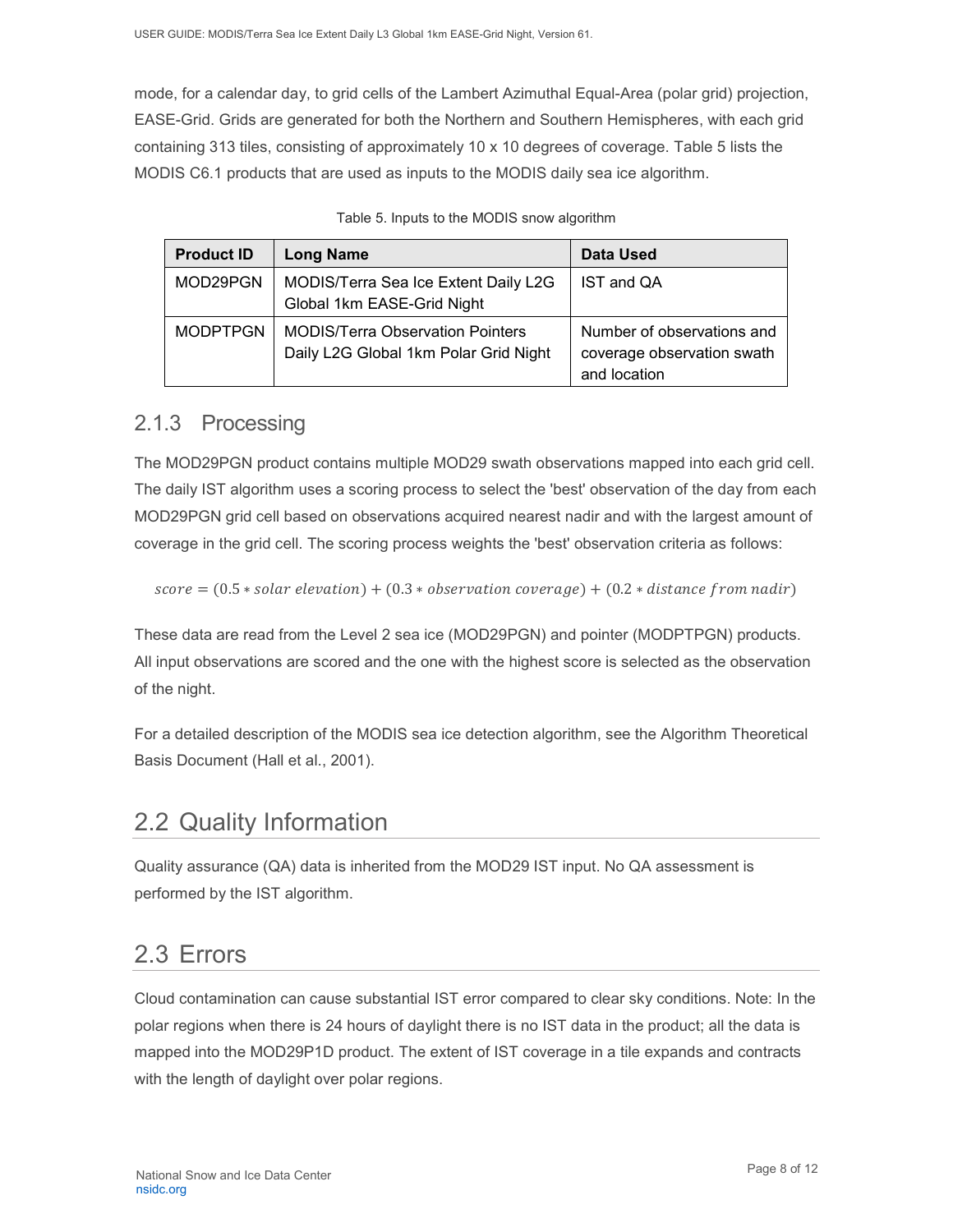## <span id="page-9-0"></span>2.4 Instrumentation

### <span id="page-9-1"></span>2.4.1 Description

The MODIS instrument provides 12-bit radiometric sensitivity in 36 spectral bands ranging in wavelength from 0.4 µm to 14.4 µm. Two bands are imaged at a nominal resolution of 250 m at nadir, five bands at 500 m, and the remaining bands at 1000 m. A ±55 degree scanning pattern at an altitude of 705 km achieves a 2330 km swath with global coverage every one to two days.

The scan mirror assembly uses a continuously rotating, double-sided scan mirror to scan ±55 degrees and is driven by a motor encoder built to operate 100 percent of the time throughout the six-year instrument design life. The optical system consists of a two-mirror, off-axis afocal telescope which directs energy to five refractive objective assemblies, one each for the visible, near-infrared, shortwave infrared, middle-wavelength infrared, and long-wavelength infrared spectral regions.

The MODIS instruments on the Terra and Aqua space vehicles were built to NASA specifications by Santa Barbara Remote Sensing, a division of Raytheon Electronics Systems. Table 6 contains the instruments' technical specifications:

| <b>Variable</b>            | <b>Description</b>                                                                            |  |  |
|----------------------------|-----------------------------------------------------------------------------------------------|--|--|
| Orbit                      | 705 km altitude, 10:30 A.M. descending node (Terra), sun-synchronous,<br>near-polar, circular |  |  |
| Scan Rate                  | 20.3 rpm, cross track                                                                         |  |  |
| Swath<br><b>Dimensions</b> | 2330 km (cross track) by 10 km (along track at nadir)                                         |  |  |
| Telescope                  | 17.78 cm diameter off-axis, afocal (collimated) with intermediate field stop                  |  |  |
| Size                       | $1.0 \text{ m} \times 1.6 \text{ m} \times 1.0 \text{ m}$                                     |  |  |
| Weight                     | 228.7 kg                                                                                      |  |  |
| Power                      | 162.5 W (single orbit average)                                                                |  |  |
| Data Rate                  | 10.6 Mbps (peak daytime); 6.1 Mbps (orbital average)                                          |  |  |
| Quantization               | 12 bits                                                                                       |  |  |
| Spatial<br>Resolution      | 250 m (bands 1-2)<br>500 m (bands 3-7)<br>1000 m (bands (8-36)                                |  |  |
| Design Life                | 6 years                                                                                       |  |  |

|  |  |  | Table 6. MODIS Technical Specifications |
|--|--|--|-----------------------------------------|
|--|--|--|-----------------------------------------|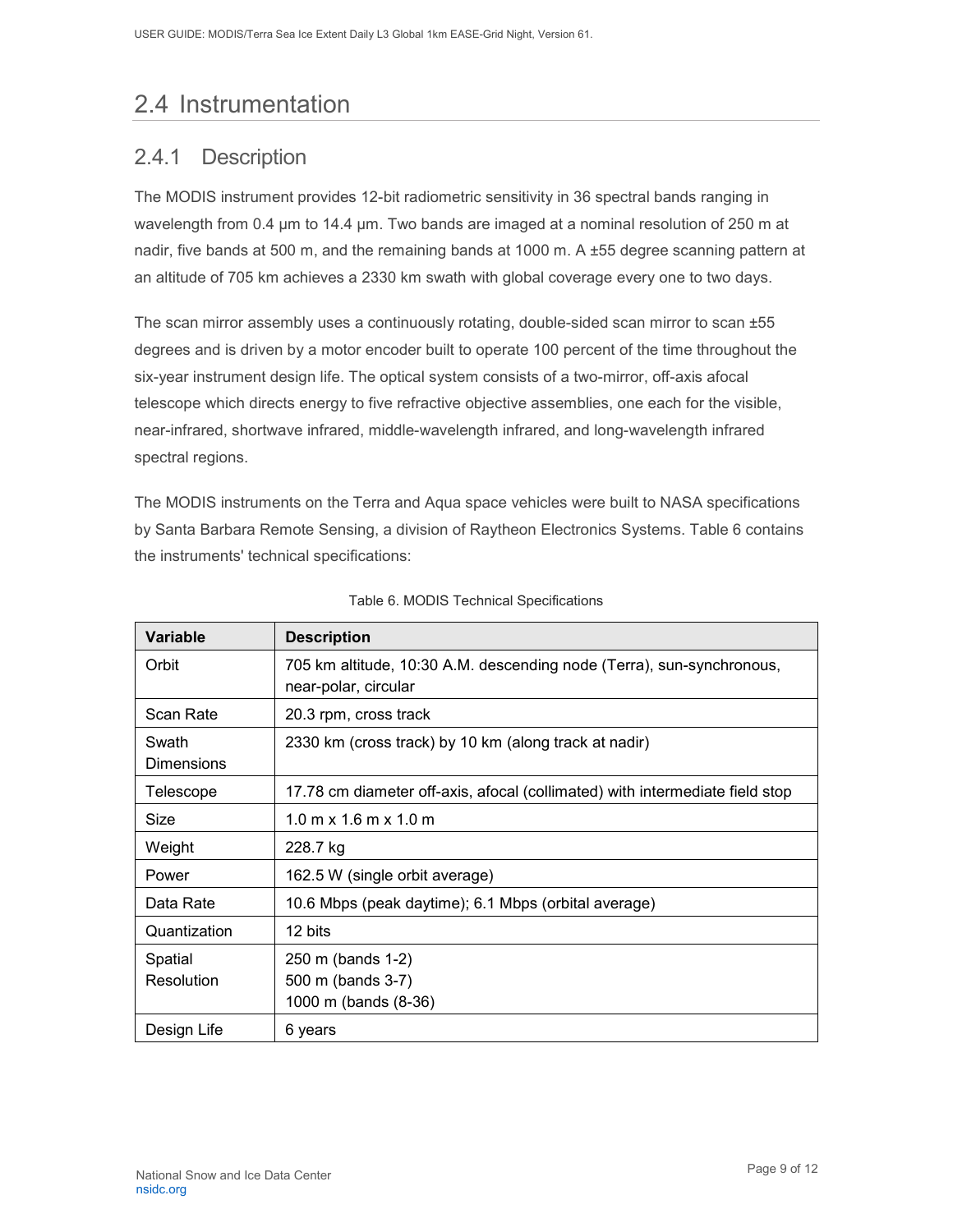## <span id="page-10-0"></span>2.4.2 Calibration

MODIS has a series of on-board calibrators that provide radiometric, spectral, and spatial calibration of the MODIS instrument. The blackbody calibrator is the primary calibration source for thermal bands between 3.5 µm and 14.4 µm, while the Solar Diffuser (SD) provides a diffuse, solar-illuminated calibration source for visible, near-infrared, and short wave infrared bands. The Solar Diffuser Stability Monitor tracks changes in the reflectance of the SD with reference to the sun so that potential instrument changes are not incorrectly attributed to changes in this calibration source. The Spectroradiometric Calibration Assembly provides additional spectral, radiometric, and spatial calibration.

MODIS uses the moon as an additional calibration technique and for tracking degradation of the SD by referencing the illumination of the moon since the moon's brightness is approximately the same as that of the Earth. Finally, MODIS deep space views provide a photon input signal of zero, which is used as a point of reference for calibration.

For additional details about the MODIS instruments, see NASA's [MODIS | About](http://modis.gsfc.nasa.gov/about/) Web page.

# <span id="page-10-1"></span>3 SOFTWARE AND TOOLS

The following sites can help you identify the right MODIS data for your study:

- [NASA's Earth Observing System Data and Information System | Near Real-Time Data](http://earthdata.nasa.gov/data/near-real-time-data/rapid-response)
- [NASA Goddard Space Flight Center | MODIS Land Global Browse Images](https://landweb.modaps.eosdis.nasa.gov/cgi-bin/browse/browseMODIS.cgi)

The following resources are available to help users work with MODIS data:

- [The HDF-EOS to GeoTIFF Conversion Tool \(HEG\)](http://newsroom.gsfc.nasa.gov/sdptoolkit/HEG/HEGHome.html) can reformat, re-project, and perform stitching/mosaicing and subsetting operations on HDF-EOS objects.
- [HDFView](http://www.hdfgroup.com/hdf-java-html/hdfview/) is a simple, visual interface for opening, inspecting, and editing HDF files. Users can view file hierarchy in a tree structure, modify the contents of a data set, add, delete and modify attributes, and create new files.
- [What is HDF-EOS? an NSIDC FAQ](https://nsidc.org/support/faq/what-hdf-eos)
- [The MODIS Conversion Toolkit \(MCTK\) plug-in for ENVI](https://github.com/dawhite/MCTK) can ingest, process, and georeference every known MODIS data set, including products distributed with EASE-Grid projections. The toolkit includes support for swath projection and grid reprojection and comes with an API for large batch processing jobs.

# <span id="page-10-2"></span>4 RELATED WEBSITES

The following resources provide additional information about MODIS Version 6.1 data, including known problems, production schedules, and future plans: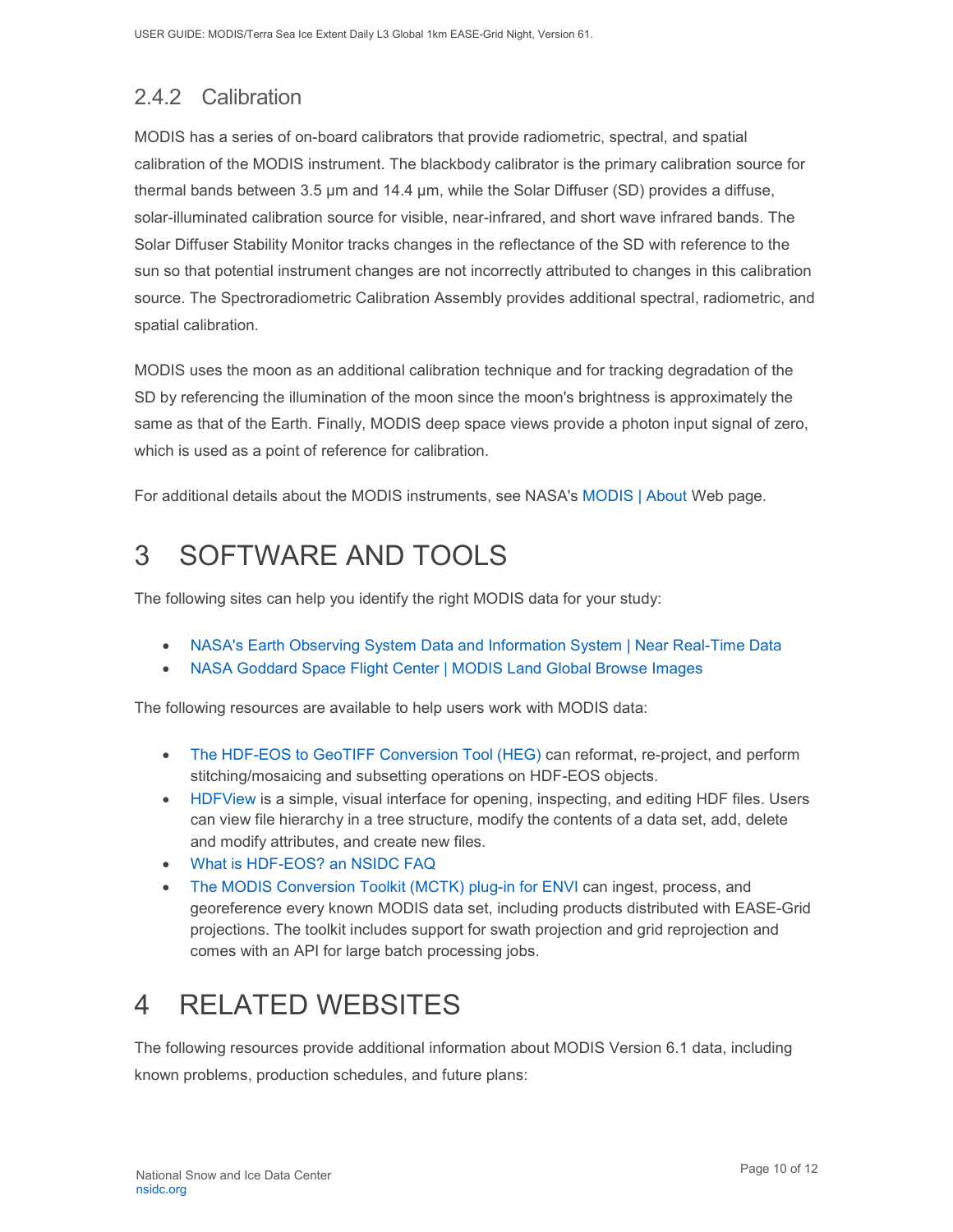- [The MODIS Snow and Sea Ice Global Mapping Project](http://modis-snow-ice.gsfc.nasa.gov/)
- [NASA LDOPE | MODIS/VIIRS Land Product Quality Assessment](https://landweb.modaps.eosdis.nasa.gov/cgi-bin/QS/new/index.cgi)
- [MODIS Land Team Validation | Status for Snow Cover/Sea Ice \(MOD10/29\)](https://modis-land.gsfc.nasa.gov/ValStatus.php?ProductID=MOD10/29)

## <span id="page-11-0"></span>5 CONTACTS AND ACKNOWLEDGMENTS

#### **George Riggs**

NASA Goddard Space Flight Center (GSFC) Greenbelt, MD

**Dorothy Hall**  ESSIC / University of Maryland College Park, MD

#### **Miguel Roman**

NASA Goddard Space Flight Center (GSFC) Greenbelt, MD

## <span id="page-11-1"></span>6 REFERENCES

Hall, D.K., Riggs, G.A. and Salomonson, V.V. 2001. Algorithm Theoretical Basis Document (ATBD) for MODIS Snow and Sea Ice-Mapping Algorithms. [Guide.](https://modis-snow-ice.gsfc.nasa.gov/?c=atbd) NASA Goddard Space Flight Center, Greenbelt, MD.

Hall, D.K., J.R. Key, K.A. Casey, G.A. Riggs, and D.J. Cavalieri. 2004. Sea Ice Surface Temperature Product From MODIS. *IEEE Transactions on Geoscience and Remote Sensing*, 42(5): 1076-1087. [https://doi.org/10.1109/TGRS.2004.825587.](https://doi.org/10.1109/TGRS.2004.825587)

Key, J. R., J. B. Collins, C. Fowler, and R.S. Stone. 1997. High latitude surface temperature estimates from thermal satellite data. *Remote Sensing of the Environment*, 61(2): 302-309. [https://doi.org/10.1016/S0034-4257\(97\)89497-7.](https://doi.org/10.1016/S0034-4257(97)89497-7)

Lin, G., Wolfe, R.E., Zhang, P., Tilton, J.C., Dellomo, J.J. and Bin Tan. 2019. Thirty-six combined years of MODIS geolocation trending. *Proc. SPIE 11127*, Earth Observing Systems XXIV, 1112715. [http://dx.doi.org/10.1117/12.826598.](http://dx.doi.org/10.1117/12.826598)

Masuoka, E., A. Fleig, R.E. Wolfe, and F. Patt. 1998. Key characteristics of MODIS data products. *IEEE Transactions on Geoscience and Remote Sensing* 36(4): 1313-1323. <https://dx.doi.org/10.1109/36.701081>